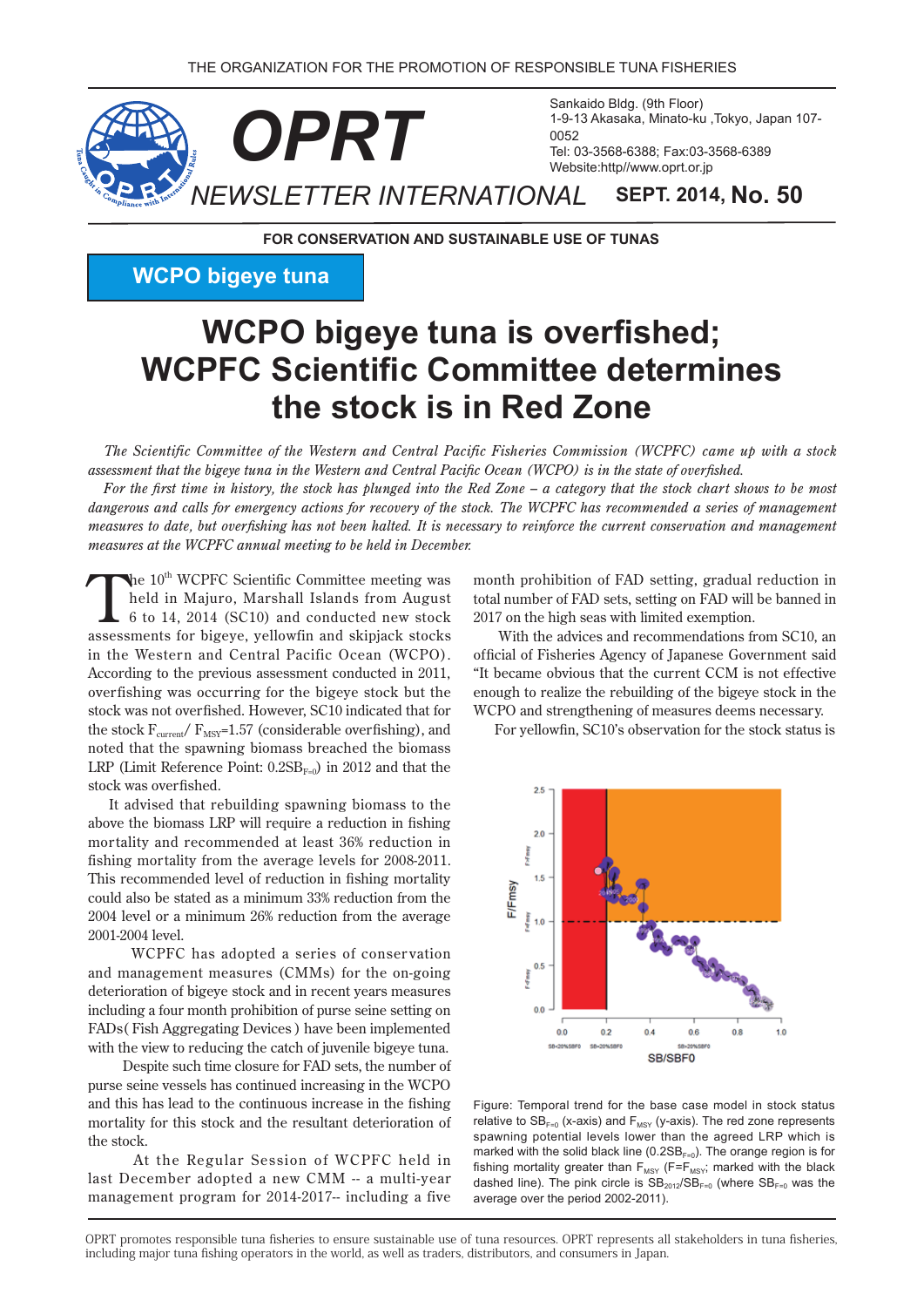highly likely that stock is not experiencing overfishing and is not in an overfished state. However, SC10 recommended that the catch of WCPO vellowfin should not be increased from 2012 levels which exceeded MSY.

For skipjack, the assessment shows that the stock is currently only moderately exploited and fishing mortality levels are sustainable. But the continuing increase in fishing mortality and decline in the stock size are recognized. SC10 advised there are concerns that high catches in the equatorial region could result in range contractions of the stocks, thus reducing availability to latitude fisheries.

SC10 recommended the Commission take action to avoid further increases in fishing mortality and keep the skipjack stock around the current levels, with tighter purse-seine control rules.

SC10 further stated that additional purse-seine effort will yield only modest gains in long-term skipjack catches and may result in a corresponding increase in fishing mortality for bigeye and yellowfin tunas, and the management of total effort in the WCPO should recognize this.

## **EDITORIAL**

#### **For WCPO bigeye recovery, stock recovery measures shall be developed** and adopted at WCPFC11, and must **be fair among fisheries involved**

ast December the regular session of WCPFC<br>(WCPFC10) adopted a conservation and<br>management measure CMM 2013-01, or a multi-year (WCPFC10) adopted a conservation and management measure CMM 2013-01, or a multi-year management program for tropical tunas including bigeye in the Western Central Pacific Ocean (WCPO).

In this connection, recently, the Scientific Committee of WCPFC after an interval of three years conducted new full stock assessments for bigeye, yellowfin and skipjack in the WCPO at its tenth Regular Session (SC10) held in Majuro, Marshall Islands from August 6 to 14, 2014.

In its Summary Report, the bigeye stock in the WCPO has been determined to be overfished. The overfishing with increased juvenile catches through FAD (Fish Aggregating Device) sets by purse seine fisheries has continued for many years and consequently longline fisheries including the OPRT members' longline fleets have suffered from continuously declining CPUEs in the WCPO. We, therefore, repeatedly urged that an effective CCM be developed, adopted and implemented at the earliest possible stage with the view toward rectifying such situation. After the assessment from SC10 became available to us indicating that the stock is overfished, our concern has been deepened for the future sustainability of this stock, and we have been deeply disappointed at the fact that the WCPFC framework has not been successful in implementing effective conservation and management measures in a timely manner.

In this regard, it is deemed indispensable that substantive reviews be conducted in order to ensure, in particular, the steady recovery of the bigeye stock in the WCPO, and, as necessary, strengthened provisions be developed and adopted at WCPFC11, based on the objectives for the individual tuna stocks provided for in CMM2013-01 and the recommendations from SC10. We strongly request that all CCMs shall work together in this task in a positive manner. While purse seine fisheries, as a whole, have increased fishing mortalities on the bigeye stock through their operations associated with FADs, longline fisheries from distant water nations have complied with the provisions of previous CMMs, including catch limits set for respective longline fleets, by making their best efforts to reduce bigeye catches.

In future discussions on this issue, arguments might be raised that the burden should chiefly be borne by the longline fisheries because they catch adult fish and because the Commission is required to take measures to recover the spawning biomass (SB). But such arguments would be totally wrong. Purse seine fisheries have caught a very large number of juvenile bigeye and it has been recognized by the SC that large catches of juvenile bigeye by purse seiners affect adversely the levels of SB for this stock. Measures to be developed and adopted at WCPFC11 to improve CCM 2013-01 must be fair among the fisheries involved based on the impacts on the stock by the respective fisheries and the history of respective catches.

Finally, towards WCPFC11 there is not much time left. We hope that conservation and management measures related to tropical tunas in the WCPO in particular bigeye will be reviewed, developed and implemented in an effective and fair manner, and in a timely fashion.

#### **Skipjack migration routes**

#### **Three major routes were identified** for the migration of skipjack towards **waters off Japan from the recent surveys** electronic tagging surveys

Kipjack is one of the most popular fish to Japanese<br>people over many centuries. In the Edo-era<br>(A.D.1603-1868), skipjack was believed as an<br>auspicious food which brings good luck, and in particular,  $\sum$  kipjack is one of the most popular fish to Japanese people over many centuries. In the Edo-era  $J(A.D.1603-1868)$ , skipjack was believed as an those harvested in very early part of the fishing season each year (usually in early summer at that time and area) were highly appreciated in the food culture of the Edo city area (currently Tokyo metropolitan area).

Although Japanese people say that skipjack migrate northward along with the Kuroshio, i.e. the Japan Current to waters off Japan, patterns of their migration to Japan have not been explained with scientific evidences.

With regard to this, National Research Institute of Far Seas Fisheries has conducted large-scale tagging surveys on skipjack using electronic tags since 2011 in order to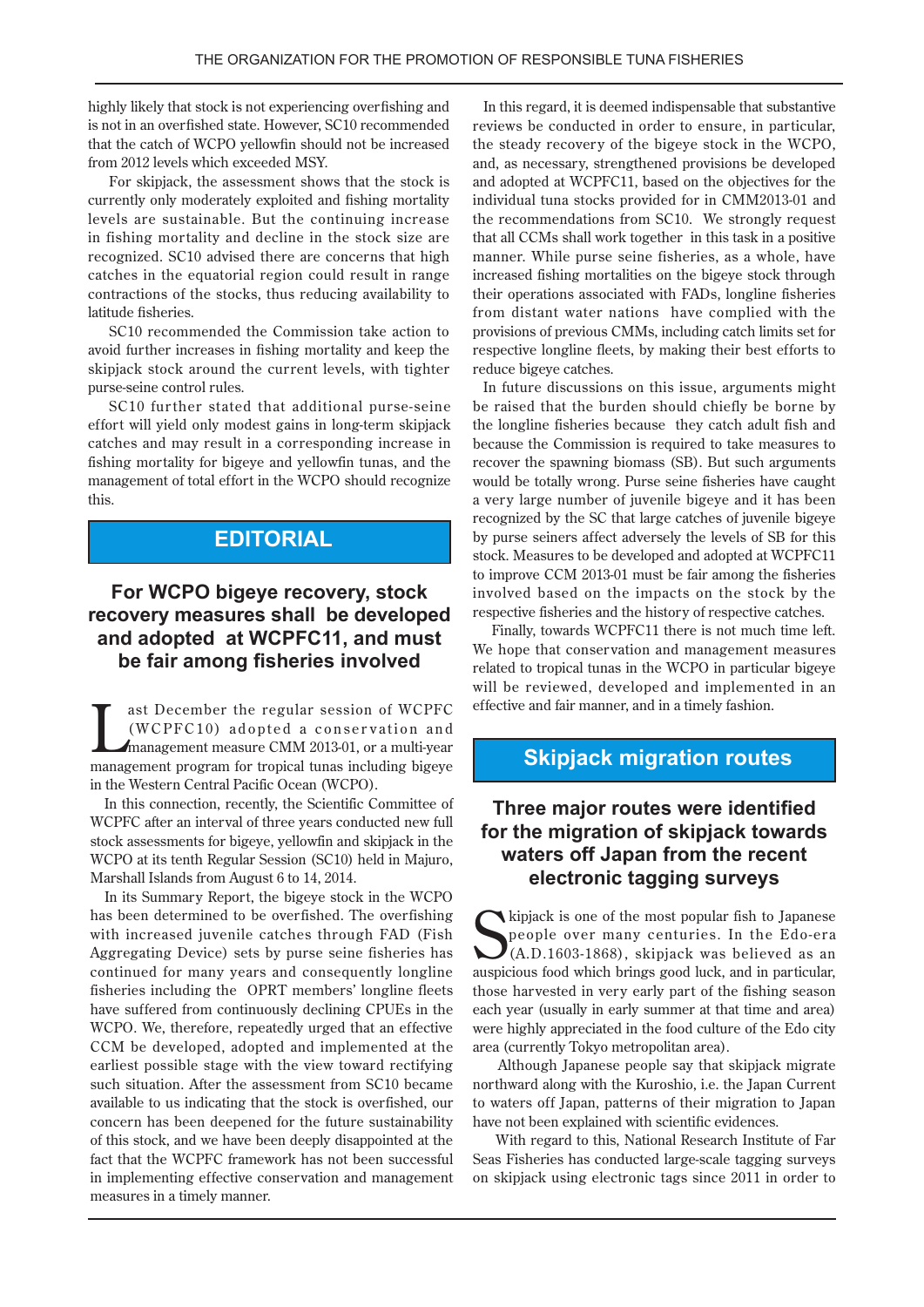identify their migration routes to Japanese waters and obtain other related information. The following information on characteristics of their northward migrations -horizontal movements- toward waters off Japan has been obtained based on the results from these surveys, where skipjack of approximately 40 cm in fork length were selected to tag and release, considering the size of the fish harvested by commercial fisheries in waters off Japan in early spring.

Out of 760 individuals of released skipjack to which electronic tags were attached in the surveys conducted during  $2011$  to  $2013$ ,  $41$  have been re-captured (re-capture rate is 5.4%). Based on the information of geographical positions where those fish were re-captured, we have concluded that, broadly speaking, there are three major routes for northward migration to waters off Japan as follows (see the figure): a) one along with the Kuroshio in the East China Sea; b) one along the Kyushu-Palau ridge; and c) one along the Izu Islands and the Bonin Islands. In addition, we have found that skipjack that were released off Yonaguni-Jima stayed for a certain period of time in the Tokara Islands area and that few individuals migrated from the Tokara Islands area to waters off Kochi. The contours of surface temperature of 20  $\degree$ C or less occurring in waters south of Japan from winter to spring are considered as one of the major factors that make skipjack on the northward migration to waters off Japan to take a detour.

The implementation of large-scale tagging surveys using electronic tags illustrates major routes of the northward migration of skipjack, which were not explained with scientific evidences prior to these surveys. Differing from the above-mentioned saying, skipjack do not necessarily migrate to waters off Japan along with the Kuroshio. The fact that skipjack migrating from the south are fished on the axis of the Kuroshio and its vicinity in waters off Japan is presumed to have brought the impression that lead to the saying mentioned above in Japan: skipjack migrate along with Kuroshio

On the other hand, better understanding of the factors

related to such migration would lead to clearer grasp of the migration mechanism for skipjack, and we hope that such progress will enable us to make better forecasts concerning the fishing ground formation for skipjack in

#### **Pacific bluefin tuna**

#### **Further reduction in fishing mortality of juvenile Pacific bluefin tuna is ;needed More rigorous measures to be** adopted in line with **ISC's** discussion

The meeting of the Northern Committee of the<br>Western and Central Pacific Fisheries Commission<br>(WCPFC) was held in Fukuoka Sept.1-4. Western and Central Pacific Fisheries Commission (WCPFC) was held in Fukuoka Sept.1-4.

At the meeting, delegates discussed Japan's proposal to slash the catch of juvenile Pacific bluefin tuna by 50% from the annual average of 2002-2004, based on the results of stock assessment by the International Scientific Committee for Tuna and Tuna-like Species in the North Pacific Ocean (ISC). The committee agreed on this proposal as follows, with the recommendation to be submitted for adoption at the WCPFC annual meeting next December.

 $t$ ) the initial goal for the present is set to have the spawning biomass now standing at around the historical low level of about 25,000 tons recover to the historical median level (about  $43,000$  tons) during the decade from ;2015

 $k$ ) to reduce the catch of juvenile fish less than 30 kg by 50% from the 2002-2004 annual average  $(*)$  (to reduce the overall WCPFC catch from  $9,450$  tons to  $4,725$  tons; Japan's catch will be reduced from  $8,015$  tons to  $4,007$ tons):

 $(3)$  all practicable measures will be implemented to not to have the catch of large-size fish (30 kg or larger)

> exceed the 2002-2004 average  $(6, 591$  tons for the entire WCPFC and 4,882 tons for ;(Japan

> $(4)$  all the member countries are requested to cooperate in effective implementation of the conservation and management measures, including juvenile catch reduction; and

> $(5)$  to develop at the Northern Committee meetings in 2015 and 2016 a long-term stock management policy after the recovery of the population.

> (\* The major measure adopted last year was to curtail catch of juvenile bluefin tuna by 15% from the 2002-2004 annual average in (2014.